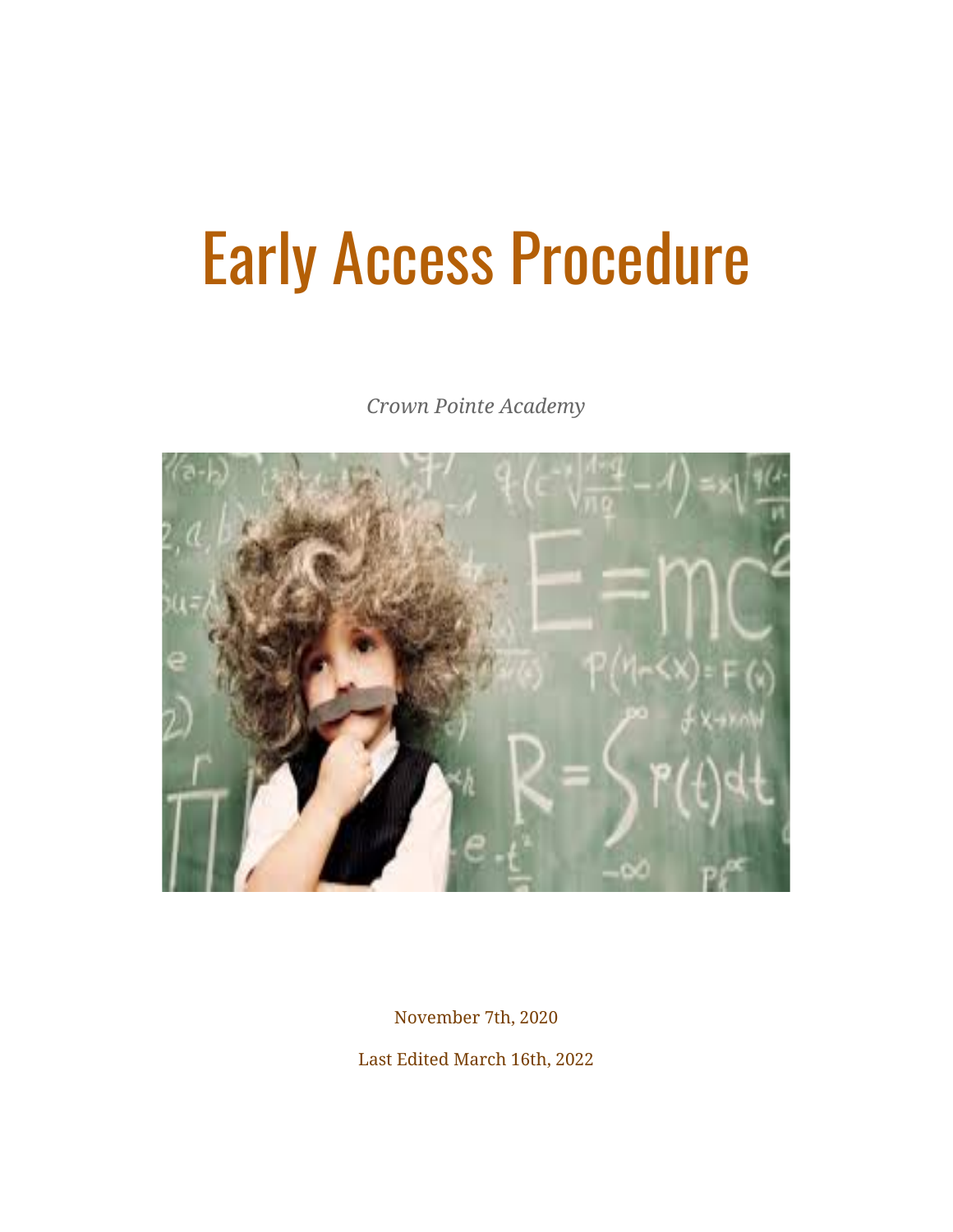## **INTRODUCTION**

Crown Pointe Academy is tuition-free K-8 Public Charter School. Our current enrollment is approximately 470 students. Enrollment is based on a first-come, first-serve basis within each grade. Children are placed on a waitlist upon receipt of the Letter of Intent to Enroll. Priority is given to siblings of presently enrolled students.

#### Mission Statement

Our mission: The mission of Crown Pointe Academy is to promote creativity, curiosity, character, and community in a challenging Core Knowledge environment.

## Early Access Background

Crown Pointe Academy recognizes that some highly advanced gifted children may benefit academically, socially, and/or emotionally from early entrance into kindergarten or first grade.

Early Access refers to the early entrance to kindergarten or first grade for highly advanced gifted children under the age of six. Early Access is not an acceleration pattern recommended for the majority of age 4 or age 5 gifted children. The purpose of early access is to identify and serve the few highly advanced gifted children who require comprehensive academic acceleration (which is defined as students scoring at or above the 97th percentile in a series of academic and cognitive assessments). Early Access into kindergarten or first grade was established by House Bill 1021 in 2008 and permits administrative units the option to count in their enrollment and receive State Education Funds for highly gifted students who the administrative unit deems appropriate for early access to kindergarten or first grade. Administrative units and schools must abide by the requirements established in ECEA rule sections 12.02(1)(H) and 12.08.

### Procedure Overview:

• Parents must submit a completed Early Access Application Portfolio to the school's